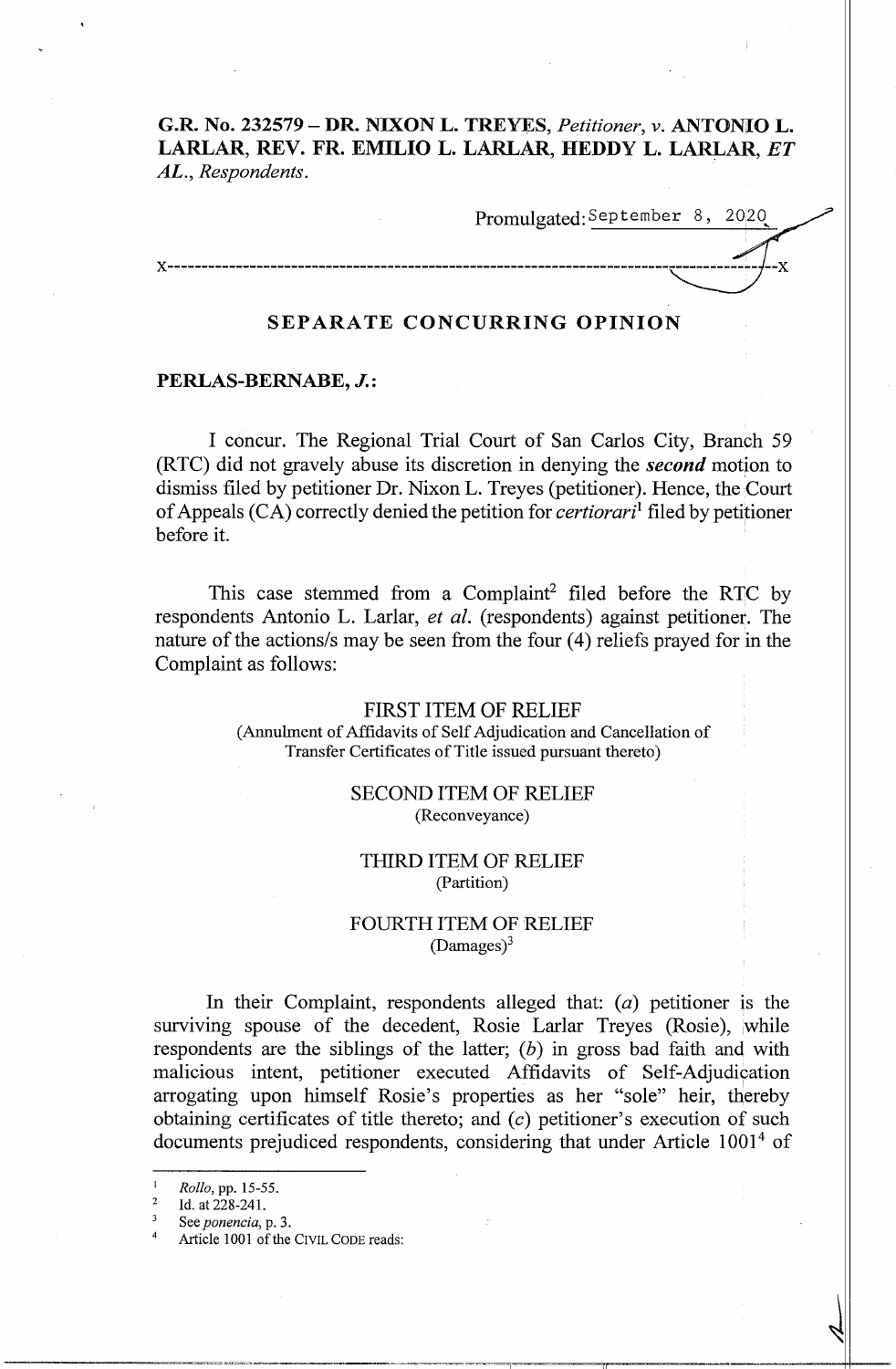the Civil Code, they are also considered heirs of Rosie, and as such, are legally entitled to share in her estate. Hence, respondents prayed for the following:

WHEREFORE, premises considered, it is most respectfully prayed of this Honorable Court that, after due notice and hearing, judgment be rendered as follows:

- a) Declaring the Affidavits of Self-Adjudication dated September 2, 2008 (Annex "X") and May 19, 2011 (Annex "Y") as null and void and illegal and ordering the cancellation of all Transfer Certificates of Titles issued pursuant thereto;
- b) Ordering the defendant to reconvey the plaintiffs' successional share in the estate of the late ROSIE LARLAR TREYES;
- c) Ordering the partition of the estate of ROSIE LARLAR TREYES among the parties hereto who are also the heirs of the latter;
- d) Ordering the defendant to pay plaintiffs moral damages of not less than P500,000.00 and exemplary damages of not less than PS00,000.00[; and]
- e) Ordering the defendant to pay plaintiffs attorney's fees of P200,000.00 and litigation expenses of not less than: P150,000.00.

Other reliefs as may be just and equitable under the premises are also prayed for.<sup>5</sup>

Initially, petitioner moved for the dismissal of the case (first motion to dismiss) on the ground of *lack of jurisdiction over his person*. After due proceedings, the RTC corrected such defect by re-issuing summons together with the complaint which was duly served on petitioner. Thereafter, petitioner filed another Motion to Dismiss<sup>6</sup> (second motion to dismiss), this time, specifically invoking *three (3) grounds,* namely, **lack of jurisdiction over the subject matter of the claim; improper venue; and prescription;.** In a Resolution<sup>7</sup> dated July 15, 2014, the RTC denied the motion for lack of merit, but nonetheless recognized that it had no jurisdiction over the third cause of action in the Complaint which is partition:

To rebut these contentions of the defendant, plaintiffs cite the case of *Ricardo F Marquez, et al. vs. Court of Appeals* which in essence settles the issues now raised by the defendant.

Article 1001. Should brothers and sisters or their children survive with the widow or widower, the latter shall be entitled to one-half of the inheritance and the brothers and sisters or their children to the other half.

*<sup>5</sup> Rollo,* pp. 238-239.

<sup>&</sup>lt;sup>6</sup> Dated June 20, 2014. Id. at 102-112.

<sup>&</sup>lt;sup>7</sup> Id. at 83-85. Penned by Presiding Judge Katherine A. Go.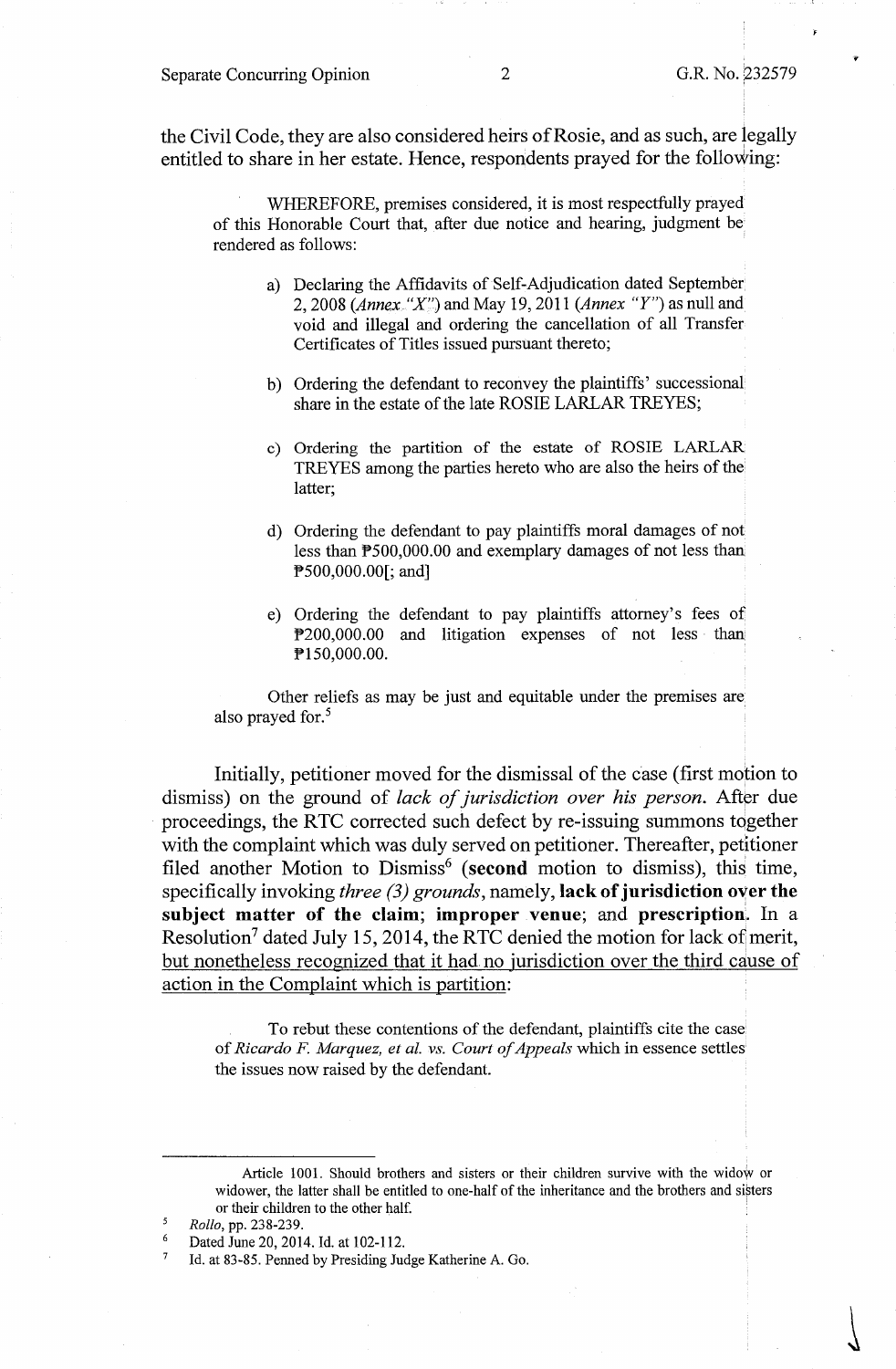In that case, a father executed an Affidavit of Self Adjudication unilaterally adjudicating unto himself the property owned by his deceased wife to the exclusion of his children. A civil case was brought by his, children for the reconveyance of the said property. The Supreme Court held:

As such, when Rafael Marquez, Sr., for one reason or another, misrepresented in his unilateral affidavit that he was the only heir of his wife when in fact their children were still alive, and managed to secure a transfer certificate of title under his name, a constructive trust under Article 1456 was established. Constructive trusts are created in equity in order to prevent unjust enrichment. They arise contrary to intention against one who, by fraud, duress, or abuse of confidence obtains or holds the legal right to property which he ought not, in equity and good conscience, to hold. Prescinding from the foregoing discussion, did the action for reconveyance prescribe, as held by the Court of Appeals?

In this regard, it is settled that an action for reconveyance based on an implied or constructive trust prescribes in ten years from the issuance of the Torrens title over the property.

The factual antecedents in the cited case and in the case at bar are on all points. A perusal of the Complaint shows that the causes of action are 1) the Annulment of the Affidavit of Self Adjudication; 2) Reconveyance; 3) Partition; and 4) Damages. **Hence, the Court has jurisdiction over the first, second and fourth causes of action but no jurisdiction over the, third cause of action of Partition and the said cause of action should be dropped from the case.** 

Lastly, venue is properly laid as it appears from the allegations of the Complaint that majority of the parcels of land object of this case is situated in San Carlos City. As this is an action involving title to real property then the action can be filed in any jurisdiction where the property or a portion thereof is located.

WHEREFORE, in view of the foregoing, the Court hereby resolves to DENY the "Motion to Dismiss" for lack of merit.<sup>8</sup> (Emphasis and underscoring supplied)

Petitioner moved for reconsideration<sup>9</sup> which was denied in an Order<sup>10</sup> dated August 27, 2014. Aggrieved, petitioner filed a petition for *certiorari*  before the CA. In a Decision<sup>11</sup> dated August 18, 2016, the CA affirmed the questioned RTC issuances, holding, among others, that:

Id. at 83-84.

<sup>9</sup>See Omnibus Motion to Reconsider Resolution dated 15 July 2014 and to Defer Filing of Answer dated July 28, 2014; id. at 147-161.

<sup>&</sup>lt;sup>10</sup> Id. at 86.<br><sup>11</sup> Id. at 214-219. Penned by Associate Justice Edward B. Contreras, with Associate Justices Edgardo L. Delos Santos (now a member of the Court) and Geraldine C. Piel-Macaraig, concurring.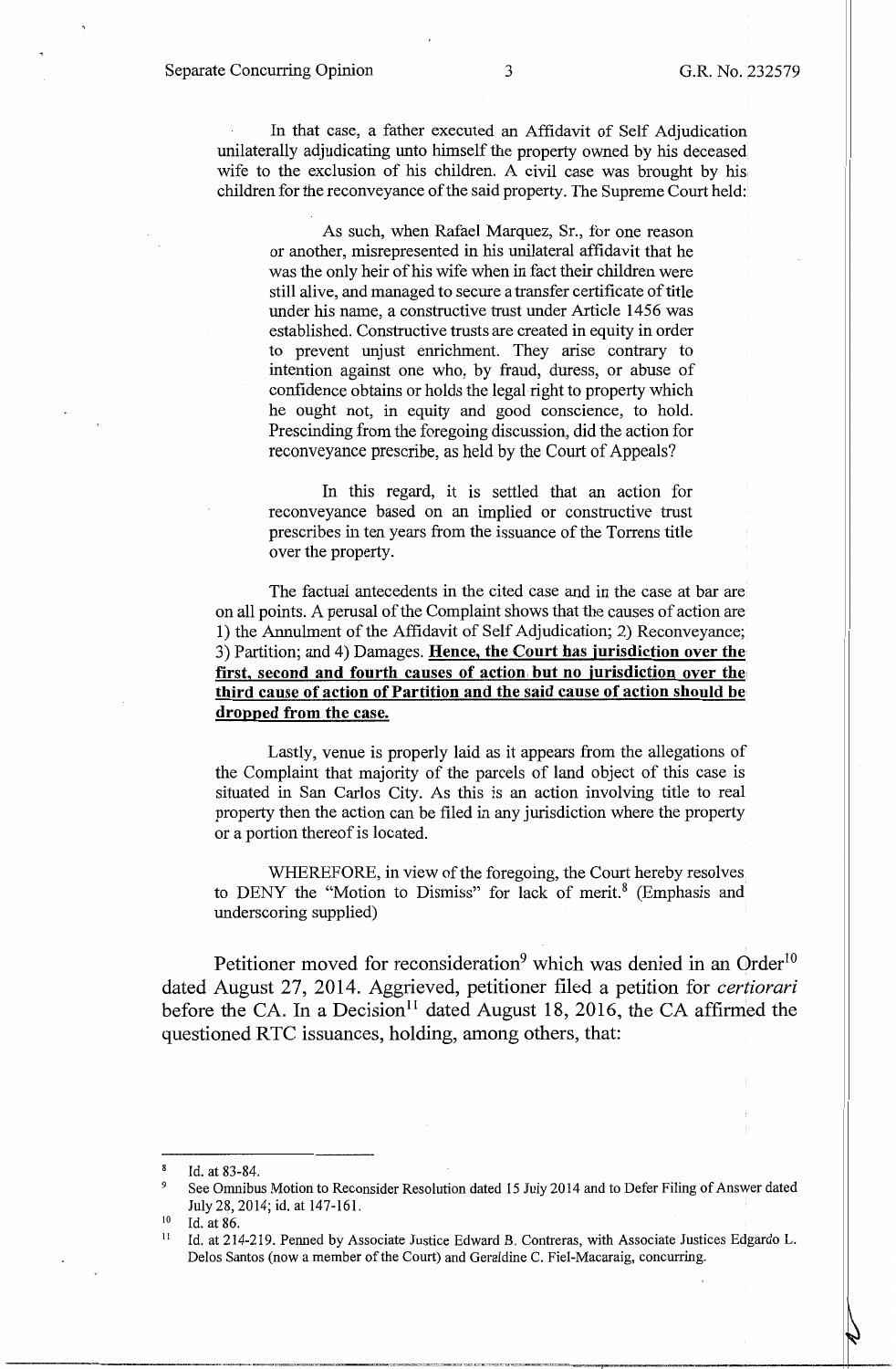**The Supreme Court has repeatedly held that the legal heirs of a decedent are the parties in interest fo commence ordinary actions' arising out of the rights belonging to the deceased, without separate judicial declaration as to their being heits of said decedent, provided that there is no pending special proceeding for the settlement of the**  decedent's estate. There being no pending special proceeding for the settlement of Mrs. Treyes' estate, Private Respondents, **as her intestate heirs, had the right to sue for the reconveyance of the disputed properties, not to them, but to the estate itself, for distribution later in accordance with law.** 

Moreover, Public Respondent admitted that it only has jurisdiction over the Annulment of the Affidavit of Self-Adjudication, Reconveyance, and Damages, while specifically stating that it had no jurisdiction over Partition. Clearly, Public Respondent did not commit grave abuse of discretion.<sup>12</sup>

As stated above, the CA held that respondents, "as [Rosie's] intestate heirs, had the right to sue for the reconveyance of the disputed properties, not to them, but to the estate itself, for distribution later in accordance with law." This hews with the RTC's own recognition that it cannot in an ordinary civil action, yet distribute specific portions of the estate absent a special proceeding for the purpose. **Hence, the RTC's own statement that** it **has no jurisdiction over the third cause of action,** *i.e.,* **partition.** 

Undaunted, petitioner filed a motion for reconsideration. In a Resolution<sup>13</sup> dated June 1, 2017, the CA denied the motion, holding, *inter alia*, that "[p]rivate [r]espondents were automatically vested with the right to inherit **from Mrs. Treyes the moment she died without a will.** Title or rights to a deceased person's property are immediately passed to his or her heirs upon death. The heirs' rights become vested without need for them to be declared 'heirs.""<sup>14</sup>

Notably, as earlier mentioned, *the CA did not, in any way, order the actual distribution of the properties forming part of the decedent estate, recognizing that the right to sue for reconveyance is only limited lo the disposition that the properties in dispute would revert to the estate itself but for distribution later "in accordance with law.* " This phrase "in accordance with law" can only mean a special proceeding.

Unsatisfied still, petitioner filed the instant petition.<sup>15</sup>

<sup>&</sup>lt;sup>12</sup> Id. at 217.<br><sup>13</sup> Id. at 223-225.<br><sup>14</sup> Id. at 224.

<sup>&</sup>lt;sup>14</sup> Id. at 224.<br><sup>15</sup> Id. at 15-52.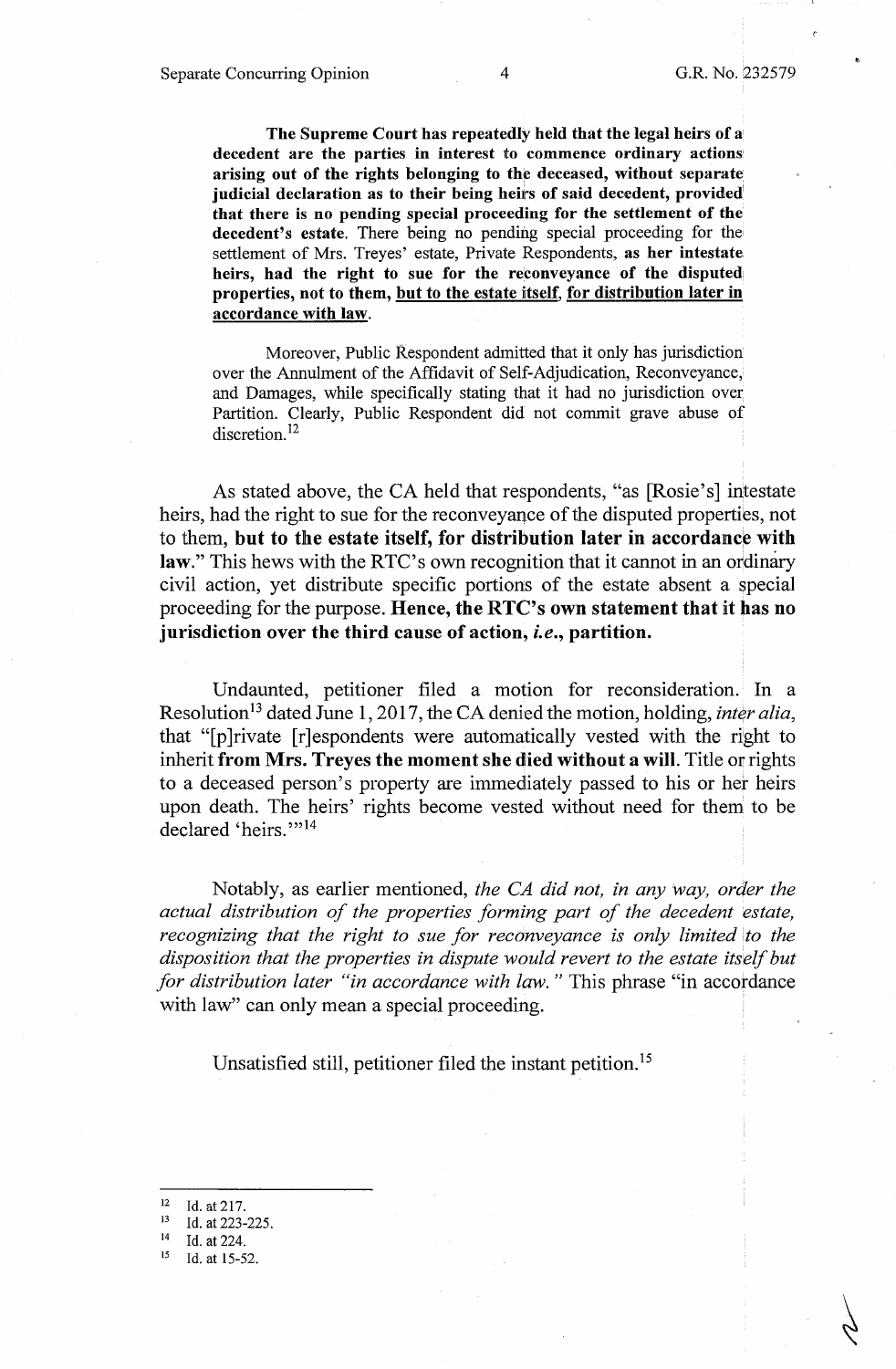After a judicious study of the case, I submit that the CA did not commit any reversible error in holding that the RTC did not gravely abuse its discretion in denying petitioner's **second** motion to dismiss based on the grounds stated therein.

Anent the ground of improper venue, the RTC correctly ruled that venue was properly laid as the properties under litigation are located in San Carlos City, Negros Occidental, and hence, within the territorial jurisdiction of the RTC. 16 Besides, as the *ponencia* pointed out, 17 the ground of improper venue (unlike the excepted grounds of prescription, lack of jurisdiction, *res judicata* and *litis pendentia*18) was already deemed waived since petitioner failed to raise the same in his first motion to dismiss pursuant to the Omnibus Motion Rule.

As to the ground of prescription, the RTC's ruling was silent on the matter. Nevertheless, the *ponencia* properly observed that prescription has not yet set in since the present action was practically one for reconvenyance based on an implied/constructive trust that prescribes in ten (10)-years from the time the Torrens certificate of title was issued. Thus, since the certificate of title was issued in the name of petitioner in 2011, respondents have until 2021 to file their claim. <sup>19</sup>

The final ground raised in the second motion to dismiss is **lack of jurisdiction over the subject matter.** In this regard, petitioner contends that respondents' primary goal in filing the complaint is to have them declared as Rosie's legal heirs, a subject matter which must be properly threshed out in a special proceeding and not in an ordinary civil action such as respondents' complaint. 20 In support of such contention, petitioner cites the cases of *Litam v. Rivera*,<sup>21</sup> Heirs of Yaptinchay v. Del Rosario,<sup>22</sup> Portugal v. Portugal-*Beltran,23 Reyes v. Enriquez,<sup>24</sup>*and *Heirs of Ypon v. Ricaforte25 (Ypon)* all of which essentially instruct that "the status of a [person] who claim[ $s$ ] to be an heir to a decedent's estate could not be adjudicated in an ordinary civil action<sup>"26</sup> and that the "[d]etermination of who are the legal heirs of the deceased must be made in the proper special proceedings in court, and not in an ordinary suit for recovery of ownership and possession of property." $27$ Given the foregoing, petitioner asserts that since an ordinary court has no power to declare as to who are the true heirs of a decedent, then the R TC

<sup>16</sup> Id. at 84.<br>
17 See *ponencia*, pp. 6-7.<br>
18 Section 1, Rule 9, RULES OF COURT.

<sup>&</sup>lt;sup>19</sup> See *ponencia*, pp. 8-10.<br><sup>20</sup> See *rollo*, p. 216.

<sup>&</sup>lt;sup>21</sup> 100 Phil. 364, 378 (1956).<br><sup>22</sup> 363 Phil. 303 (1000)

 $\frac{22}{23}$  363 Phil. 393 (1999).<br>
33 504 Phil. 456 (2005).

<sup>24 574</sup> Phil. 2445 (2008). 25 713 Phil. 570 (2013). 26 *Heirs ofGabatan v. CA,* 600 Phil. 112, 125 (2009), citing *Agapay v. Palang,* 342 Phil. 302, 313 (1997). 27 *Ypon,* supra at 576.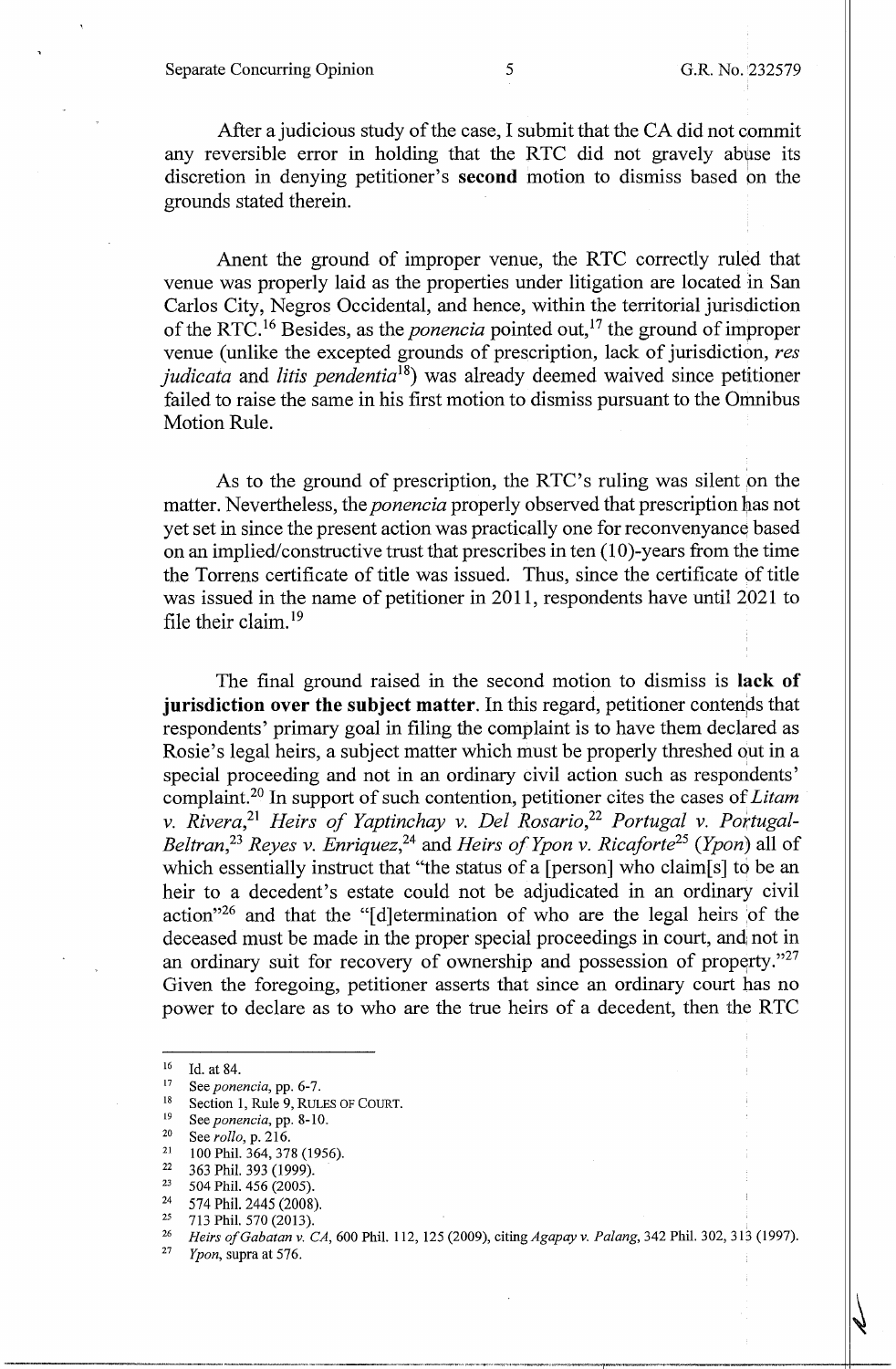should have dismissed the case on the ground of lack of jurisdiction over the subject matter.<sup>28</sup> Corollary thereto, petitioner further argues that absent a formal declaration of heirship in favor of respondents, they have no legal standing to file the instant suit. He, thus, posits, that it is only after respondents obtain such a declaration in their favor that they can file the instant case in pursuance of their successional shares in Rosie's estate.<sup>29</sup>

Opposing petitioner's contentions, respondents maintain that they did not institute the instant case to have themselves declared as heirs, as **they themselves recognize that such is a matter that is properly ventilated in a special proceeding.** Rather, they are merely asserting their successional rights in order to nullify the Affidavits of Self-Adjudication executed by petitioner. According to them, a suit for the annulment of said documents partake the nature of an **ordinary civil action** over which the RTC has jurisdiction.<sup>30</sup>

Respondents' assertions are meritorious.

While petitioner invokes *Ypon,* as well as other similar cases wherein it was effectively held that heirs need to first secure a prior declaration of heirship in a special proceeding before protecting or defending their interests in the estate, this doctrine appears to have already been *abandoned* in more recent jurisprudence - such as *Heirs of Lopez v. Development Bank of the Philippines*<sup>31</sup> and *Capablanca v. Heirs of Bas*<sup>32</sup> – **wherein the Court has** already settled that an heir may assert his right to the property of the **deceased, notwithstanding the absence of a prior judicial declaration of heirship made in a special proceeding.** 

As edified in the above cases, a prior declaration of heirship in a special proceeding **should not** be required before an heir may assert successional rights in an ordinary civil action **aimed only to protect his or her interests**  in the estate. Indeed, the legal heirs of a decedent should not be rendered helpless to rightfully protect their interests in the estate while there is yet no special proceeding. This requirement, to my mind, substantively modifies the essence of Article 777 of the Civil Code which provides that "[t]he rights to the succession are transmitted from the moment of the death of the decedent. "33

- <sup>28</sup> See *rollo*, pp. 24-38.<br><sup>29</sup> See id. at 38-39.<br><sup>30</sup> See id. at 347.<br><sup>31</sup> 747 Phil. 427 (2014).<br><sup>32</sup> 811 Phil. 861 (2017).<br><sup>33</sup> See *ponencia*, p. 28.
- 
-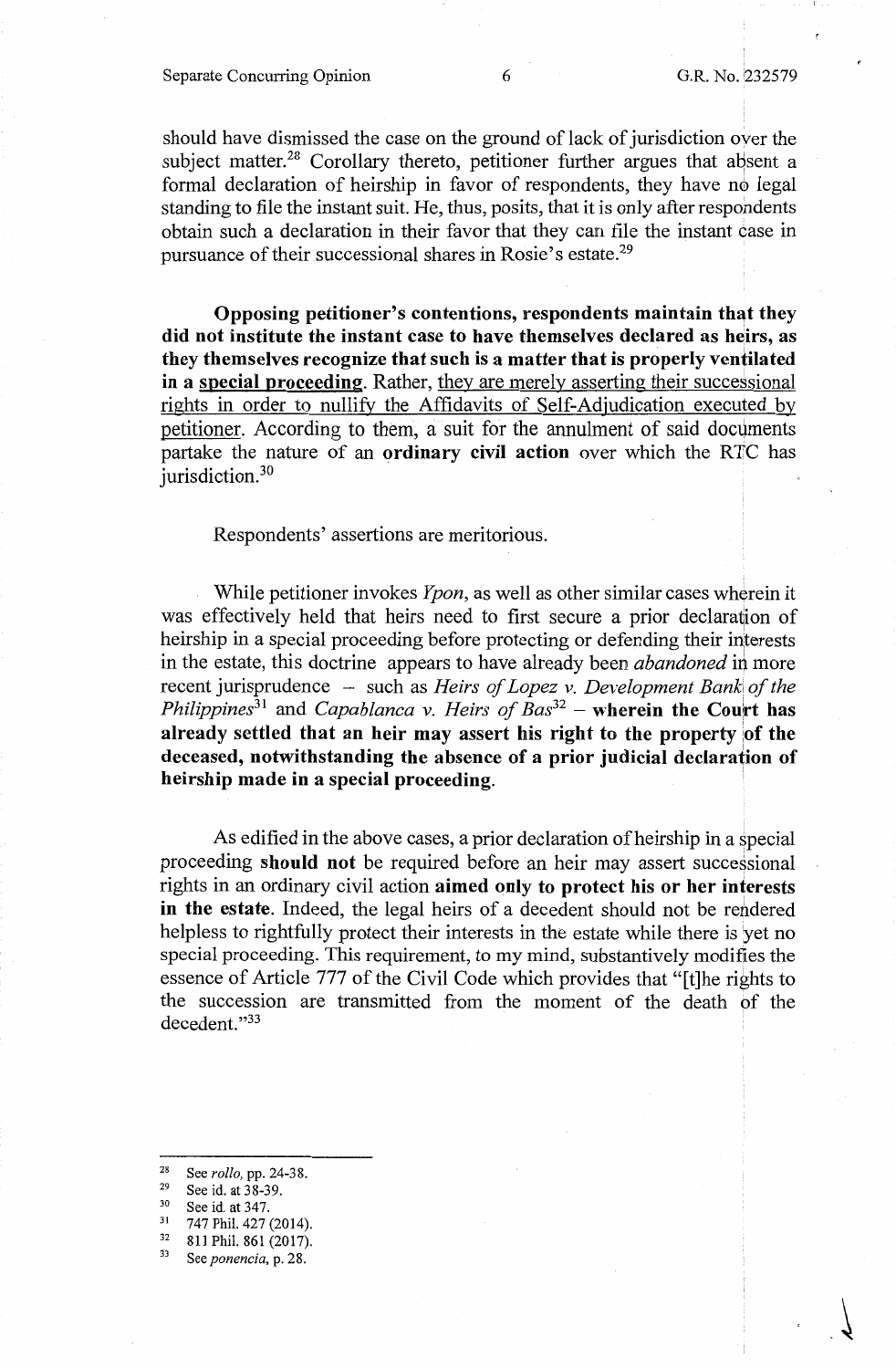For better perspective, these more recent cases echo case law which instructs that "[plending the filing of administration proceedings, the heirs without doubt have legal personality to bring suit in behalf of the estate **of the decedent in accordance with the provision of Article 777 of the [Civil Code]**  $x \times x$  [; which] in turn is the foundation of the principle that the property, rights and obligations to the extent and value of the inheritance of a person are **transmitted through his death to another or others by his wiH**  or by operation of law."<sup>34</sup> As I see it, this more recent strand of jurisprudence correctly recognizes the legal effects of Article 777 of the Civil Code, and thus, adequately provides for remedies for the heirs to protect their successional rights over the estate of the decedent *even prior to the institution* · *of a special proceeding for its settlement.* Thus, despite the absence of said special proceeding, an ordinary civil action for the purpose of protecting their legal interest in the estate may be availed of by the putative heirs. In this regard, they are merely asserting their successional rights, which are transmitted to them from the moment of the decedent's death.

However, it must be reiterated that the ordinary civil action would not amount to the actual distribution of the properties forming part of the decedent's estate. As the CA in this case correctly recognized, the right to sue for reconveyance is only limited to the disposition that the properties in dispute **would revert to the estate itself** but for distribution later "in accordance with law," *i.e.,* a special proceeding. It is also in this regard that the RTC itself voluntarily recognized the limits of its own jurisdiction by stating that it had no jurisdiction over the cause of action of partition. Thus, to quote from the CA ruling:

There being no pending special proceeding for the settlement of Mrs. Treyes' estate, Private Respondents, **as her intestate heirs, had the right to sue for the reconveyance of the disputed properties, not to them, but to the estate itself, for distribution later in accordance with law.** 

Moreover, [the RTC] admitted that it only has jurisdiction over the Annulment of the Affidavit of Self-Adjudication, Reconveyance, and Damages, **while specifically stating that it had no jurisdiction over Partition. Clearly, Public Respondent did not commit grave abuse of discretion.<sup>35</sup>**(Emphases and underscoring supplied)

At this point, it is well to recognize that in these **ordinary civil actions aimed merely to protect the interest of the heirs so that the properties in dispute may properly revert to the estate,** the court (unlike in this case where heirship is not at issue) might have to tackle the issue of heirship so as to determine whether or not:  $(a)$  the plaintiff/defendant-heirs are real partiesin-interest to the suit; and  $(b)$  they are entitled to the reliefs sought. The court is competent to pass upon these matters but it must be stressed that **any discussion that touches upon the issue of heirship should be made only** 

<sup>34</sup>*Rioferio v. Court of Appeals,* 464 Phil. 67 (2004). 35 *Rollo,* p. 217.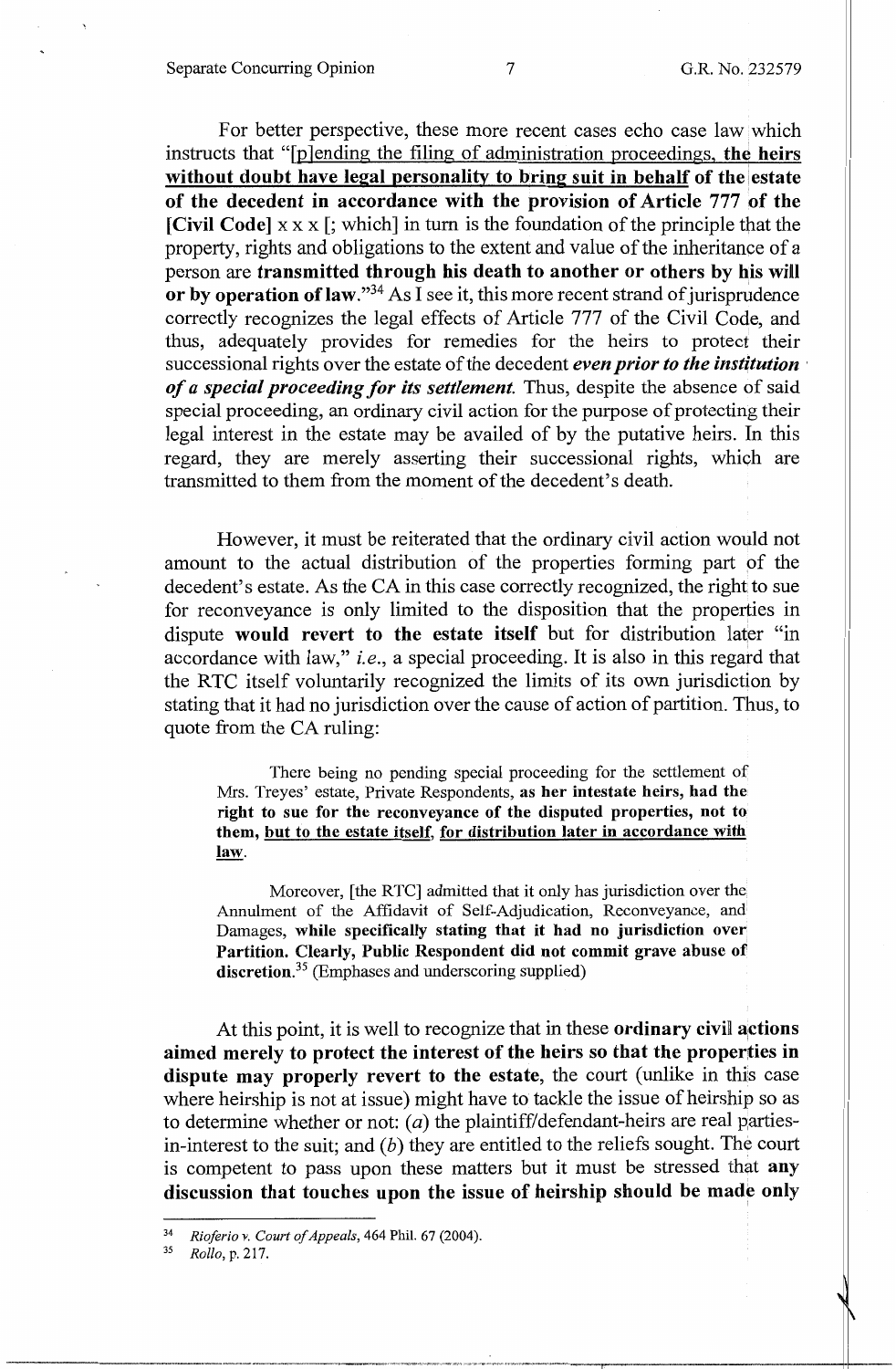**"in relation to the cause of action of the ordinary civil action"36 and for the limited purpose of resolving the issue/s therein, and such finding**  would not operate to bar the parties from raising the same issue of **heirship in the appropriate forum,** *i.e.,* **special proceedings.** As such, any declaration of heirship made in an ordinary civil action to recover property should only be deemed as *provisional* to the extent that it is necessary to determine who between the parties has the better right to possess/own the same. This provisional approach is similarly observed in ejectment cases where the issue of ownership may be passed upon for the limited purpose of resolving who has the right to possess the property.<sup>37</sup>

Furthermore, and at the risk of belaboring the point, in such ordinary civil actions, the court's ruling, if in favor of the heirs, should be limited to the **reversion of the property/ies in litigation back to the estate pf the decedent.** Verily, as the courts *a quo* have herein recognized, the court cannot, as a general rule, order the partition of the property/ies of the decedent and distribute it/them among the heirs, because the court simply has no jurisdiction to do so in this ordinary civil action. In this relation, a special proceeding for the settlement of estate is necessary to not only definitively determine who are the true and lawful heirs to which specific portions of the estate may be distributed, but also, even prior thereto, to first pay off the claims against the estate, which is essential to ascertain the net estate to be distributed. Note, however, that, as an exception, the heirs may avail of an "ordinary action for partition" but only pursuant to the special conditions under Section 1, Rule  $74^{38}$  of the Rules of Court, namely, that: (*a*) the decedent left no will and no debts; (b) the heirs are all of age or the minor heirs are represented by their respective guardians;  $(c)$  the agreement or adjudication is made by means of a public instrument duly filed with the Register of Deeds;  $(d)$  the parties thereto shall, simultaneously with and as a condition precedent

Section 1. *Extrajudicial settlement by agreement between heirs*. - If the decedent left **no will and no debts** and **the heirs are all of age, or the minors are represented by their, judicial or legal representatives duly authorized for the purpose,** the parties may without securing letters of administration, **divide the estate among themselves as they see fit by means of a public instrument filed in the office of the register of deeds, and' should they disagree, they may do so in an ordinary action of partition.** If there is only one heir, he may adjudicate to himself the entire estate by means of an affidavit filled in the office of the register of deeds. The parties to an extrajudicial settlement, whether by public instrument **or by stipulation in a pending action for partition,** or the sole heir who adjudicates the entire estate to himself by means of an affidavit **shall file, simultaneously with and as a condition precedent to the filing of the public; instrument, or stipulation in the action for partition,** or of the affidavit **in the office of**  the register of deeds, a bond with the said register of deeds, in an amount equivalent to the value of the personal property involved as certified to under oath by the parties concerned and conditioned upon the payment of any just claim that may be filed under section 4 of this rule. It shall be presumed that the decedent left no debts if no creditor files a petition for letters of administration within two (2) years after the death of the decedent.

**The fact of the extrajudicial settlement or administration shall be published in a newspaper of general circulation** in the manner provided in the nest succeeding section; but no extrajudicial settlement shall be binding upon any person who has not participated therein or had no notice thereof. (Emphases and underscoring supplied)

<sup>&</sup>lt;sup>36</sup> Ponencia, p. 30; emphasis supplied.<br><sup>37</sup> See *Spouses Marcos R. Esmaquel and Victoria Sordevilla v. Coprada*, 653 Phil. 96 (2010).<br><sup>38</sup> Section 1, Rule 74 of the RULES OF COURT reads: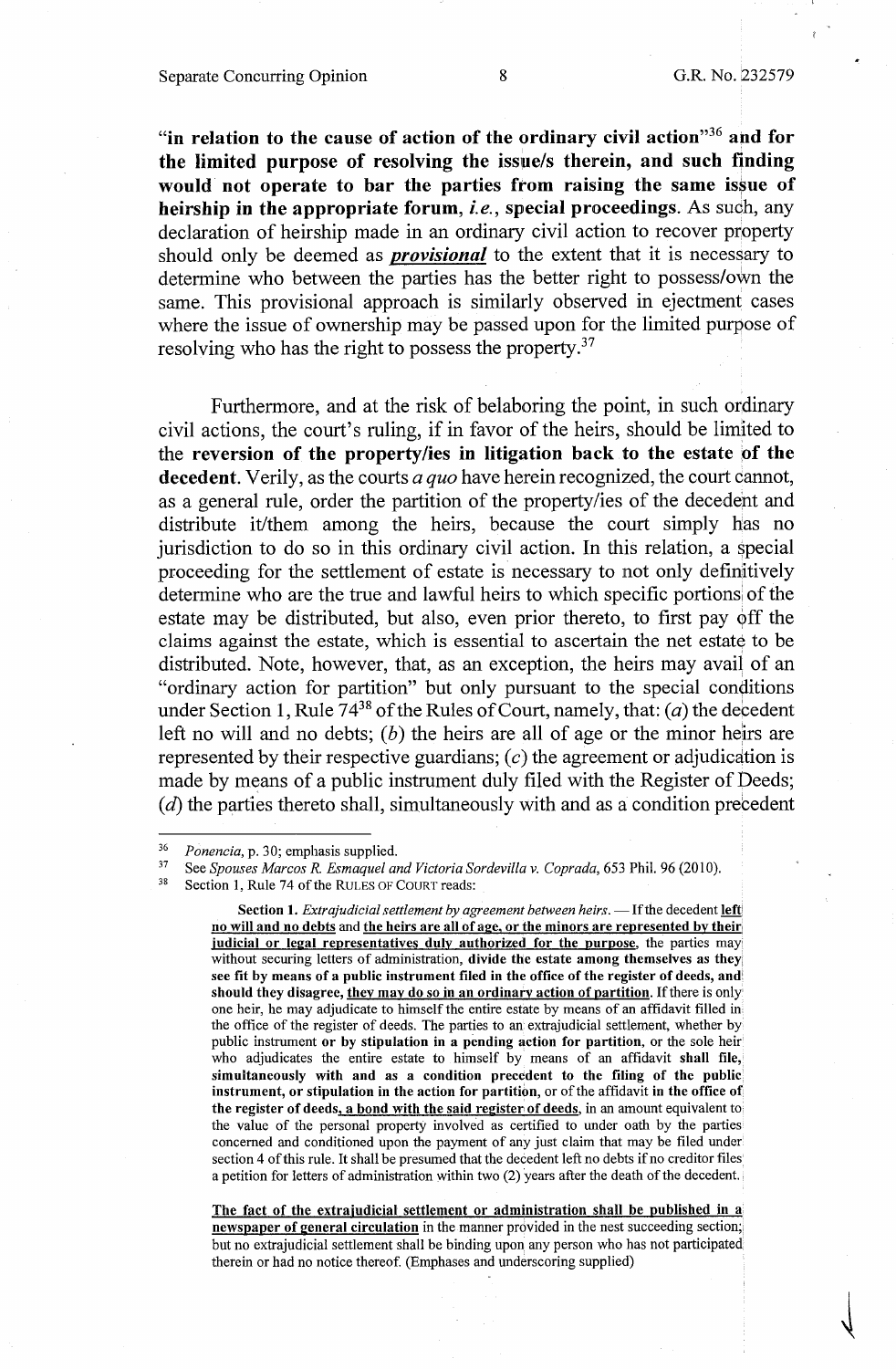#### Separate Concurring Opinion 9 G.R. No. 232579

to the filing of the public instrument, file a bond; and  $(e)$  the fact of settlement shall be published in a newspaper of general circulation.

In this case, respondents, in asking for the nullification of petitioner's Affidavits of Self-Adjudication and consequent reconveyance 0f the properties covered therein back to Rosie's estate, are only asserting their successional interests over such estate which they obtained at the exact moment of Rosie's death, and which they may do so by filing an ordinary civil action for such purpose. While respondents erroneously also prayed for the partition of Rosie's estate  $-$  a matter which should be properly threshed out in a special proceeding for the settlement of such estate  $-$  the  $\overline{RTC}$  already remedied the situation by correctly recognizing that it has no jurisdiction over the same, and accordingly, ordering such cause of action to be dropped from the case. To reiterate, the pertinent portion of the RTC's Resolution dated July 15, 2014 reads:

A perusal of the Complaint shows that the causes of action are 1) the Annulment of the Affidavit of Self Adjudication; 2) Reconveyance; (3) Partition; and 4) Damages. Hence, the Court has jurisdiction over the first, second and fourth causes of action but no jurisdiction over the third cause of action of Partition and the said cause of action should be dropped from the case.<sup>39</sup>

The RTC's own extrication of this separate and distinct third cause of action for partition may already serve to assuage any fear that the present case would result into the final distribution of the estate. Stated otherwise, because partition has been dropped as an issue, in no way will the case culminate in the distribution of specific portions of the estate. To be sure, this distribution can only happen in the proper special proceeding for the purpose, which is the proper procedure to not only definitively declare who the heirs are, but also to resolve the claims against the estate. Only then may the **free portion of the estate** be distributed through the actual partition of the specific portions (and not mere aliquot interests) of the estate. Notably, it also deserves pointing out that in this case, no finding on heirship is necessary since the status of the parties as heirs is undisputed.

All things considered, the RTC did **not** gravely abuse its discretion in denying petitioner's **second** motion to dismiss, considering that: (a) venue was properly laid; (b) the action has yet to prescribe; and (c) it has jurisdiction over the causes of action for annulment of petitioner's Affidavits of Self-Adjudication, reconveyance of the properties in litigation back to Rosie's estate, and damages.

<sup>39</sup>*Rollo,* p. 84.